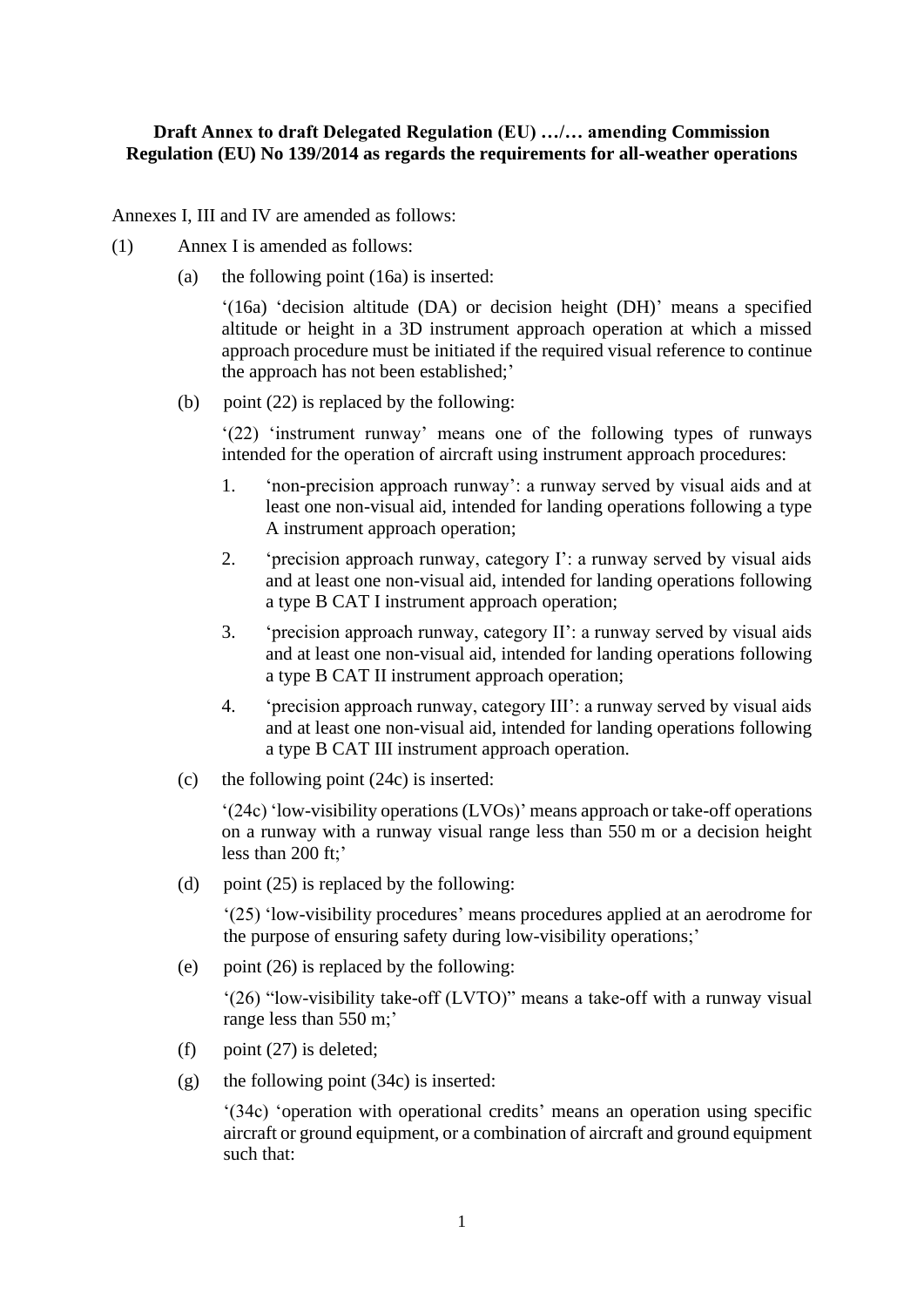- (a) lower than standard aerodrome operating minima can be applied for a particular classification of operation; or
- (b) visibility requirements can be satisfied or reduced; or
- (c) fewer ground facilities are required.'
- (h) point (35) is deleted;
- (i) point  $(47b)$  is replaced by the following:
	- '(47b) 'Type B instrument approach operation' means an instrument approach operation with a decision height below 75 m (250 ft). Type B instrument approach operations are categorised as follows:
		- 1. Category I (CAT I): a decision height not lower than 60 m (200 ft) and with either a visibility not less than 800 m or a runway visual range not less than 550 m;
		- 2. Category II (CAT II): a decision height lower than 60 m (200 ft), but not lower than 30 m (100 ft) and a runway visual range not less than 300 m;
		- 3. Category III (CAT III): a decision height lower than 30 m (100 ft) or no decision height and a runway visual range less than 300 m or no runway visual range limitations.'
- (2) Annex III is amended as follows:
	- (a) point ADR.OR.C.005 is amended as follows:
		- (i) the following point (e) is added:
		- '(e) The aerodrome operator, in order to ensure the safe operation of aircraft at the aerodrome, shall provide and maintain, directly or through arrangements with third parties, visual and non-visual aids, MET equipment and any other equipment, commensurate with the type of operations conducted at the aerodrome.'
- (3) Annex IV is amended as follows:
	- (a) point ADR.OPS.A.070 is added as follows:

'ADR.OPS.A.070 Information on the aerodrome lighting system

The aerodrome operator shall report to the aeronautical information services the information on the parts of the aerodrome lighting system where light units are light emitting diode (LED) lights.'

(b) point ADR.OPS.A.075 is added as follows:

'ADR.OPS.A.075 Charts

The aerodrome operator shall ensure that charts relevant to the aerodrome are published in the aeronautical information publication (AIP) by the aeronautical information service provider.'

(c) point ADR.OPS.A.080 is added as follows:

'ADR.OPS.A.080 Information on radio navigation and landing aids

(a) The aerodrome operator shall ensure that information on the radio navigation and landing aids associated with the instrument approach and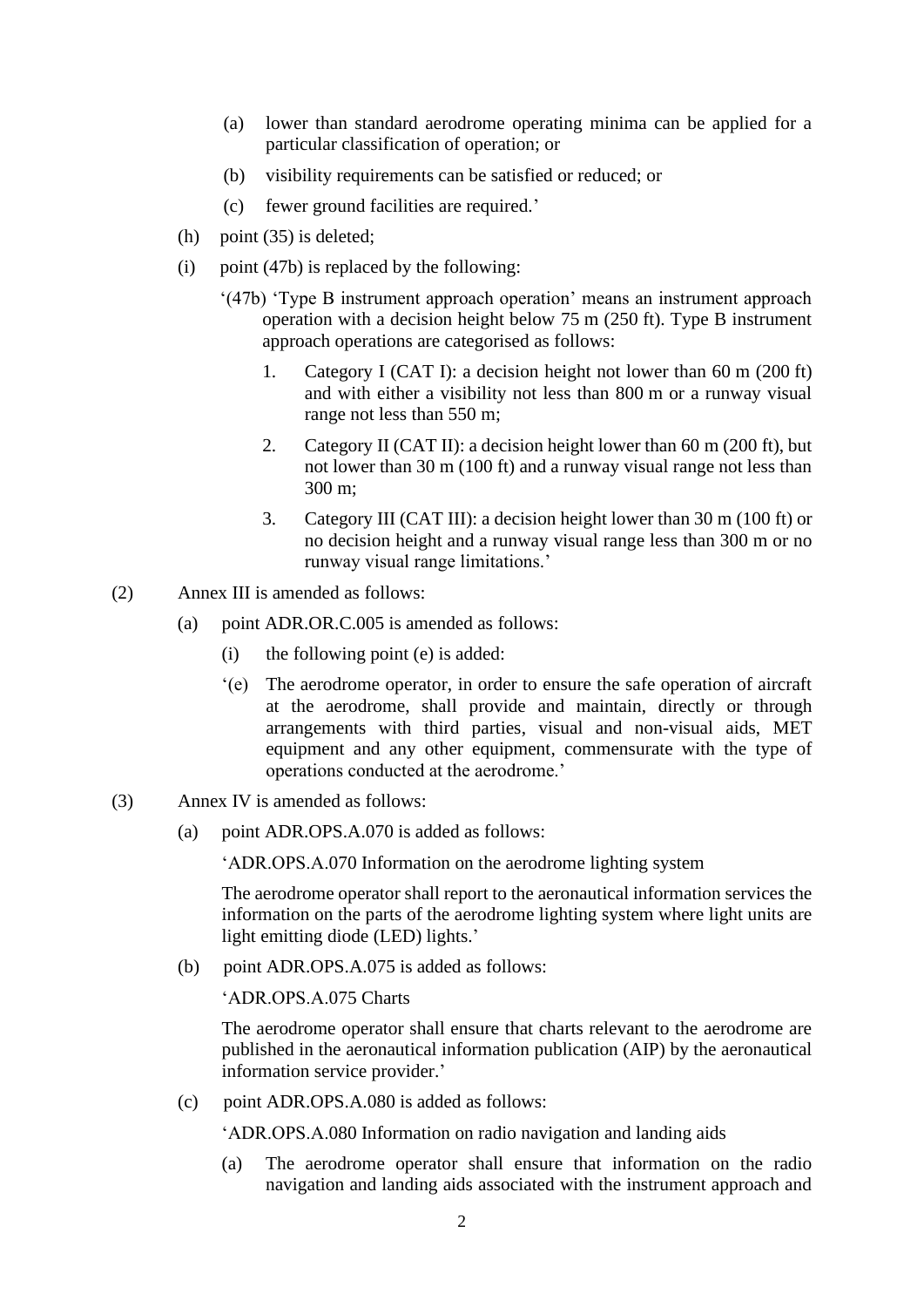the terminal area procedures at the aerodrome, are provided to the aeronautical information services.

- (b) The information shall include the following:
	- (1) type of aids;
	- (2) magnetic variation to the nearest degree, as appropriate;
	- (3) type of supported operation for ILS/MLS/GLS, basic GNSS and SBAS;
	- (4) classification for ILS;
	- (5) facility classification and approach facility designation(s) for GBAS;
	- (6) for VOR/ILS/MLS also station declination to the nearest degree used for technical line-up of the aid;
	- (7) identification, if required;
	- (8) frequency(-ies), channel number(s), service provider and reference path identifier(s) (RPI(s)), as appropriate;
	- (9) hours of operation, as appropriate;
	- (10) geographical coordinates in degrees, minutes, seconds and tenths of seconds of the position of the transmitting antenna, as appropriate;
	- (11) elevation of the DME transmitting antenna to the nearest 30 m (100 ft) and of the distance-measuring equipment precision (DME/P) to the nearest 3 m (10 ft), elevation of GBAS reference point to the nearest metre or foot, and the ellipsoid height of the point to the nearest metre or foot; for SBAS, the ellipsoid height of the landing threshold point (LTP) or the fictitious threshold point (FTP) to the nearest metre or foot;
	- (12) service volume radius from the GBAS reference point to the nearest kilometre or nautical mile; and
	- (13) remarks.'
- (d) point ADR.OPS.A.085 is added as follows:

'ADR.OPS.A.085 Information on visual segment surface (VSS) penetration

The aerodrome operator shall ensure that information on visual segment surface penetration is provided to the aeronautical information services, including procedure and procedure minima affected'.

- (e) point ADR.OPS.B.030 is amended as follows:
	- (i) point (a) is replaced by the following:
		- '(a) The aerodrome operator shall ensure that a surface movement guidance and control system (SMGCS) is provided at the aerodrome. The SMGCS shall:
			- (1) take into account the design characteristics and the operational and meteorological conditions of the aerodrome, as well as human factors principles;